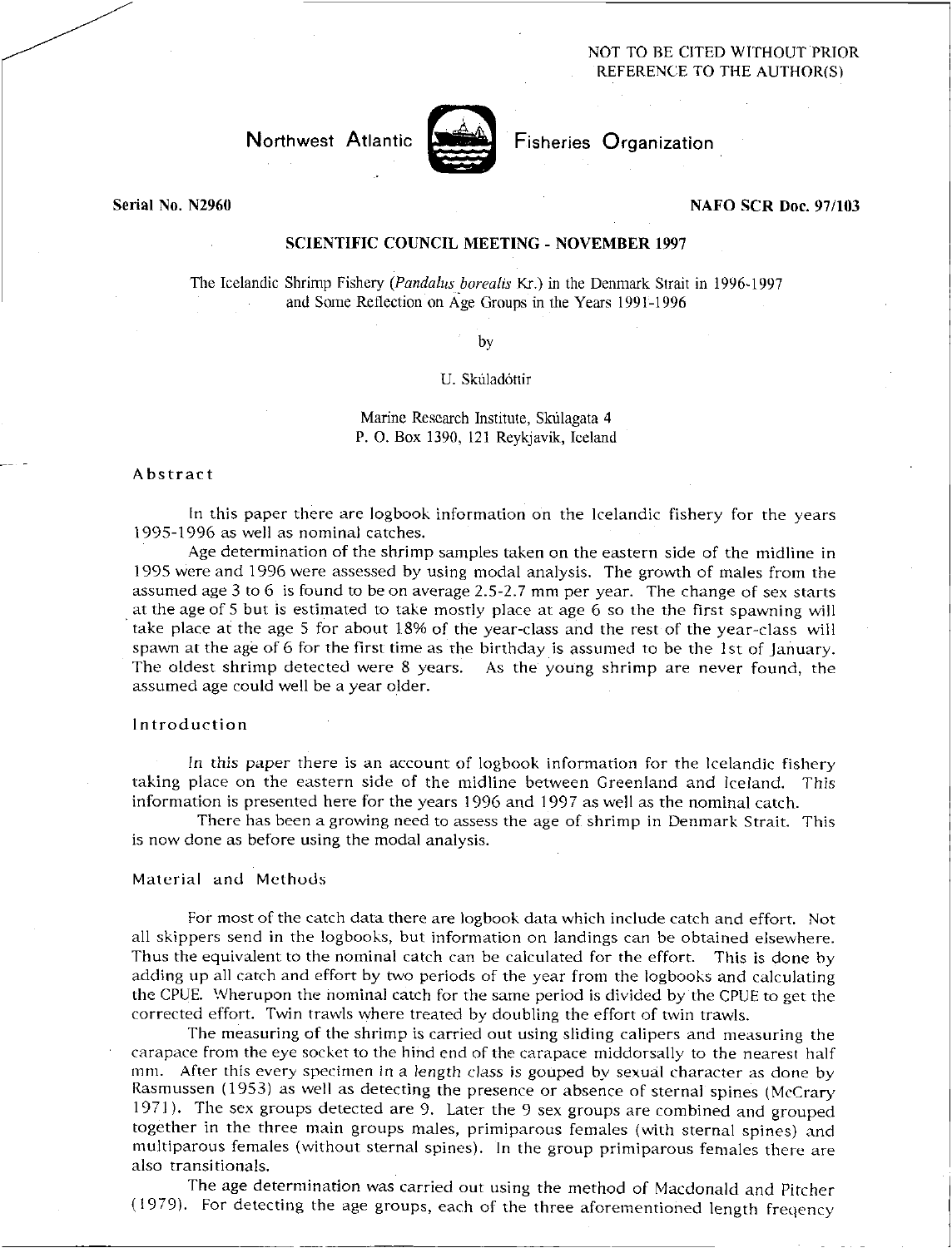distributions (lfd.) of males, primiparous females and multiparous females was run separately. It was tried first to asign many age-groups to the lfd. and then reduce the number to find the best fit. For the more difficult lfds a constraint had to be put on the coefficient of variation of the socalled sigma (standard deviation of the age-class) to be fixed at 0.045. Trial values for the mean length were used as starting values. Moreover when assessing the age of the multiparous females the sigmas were kept equal.

#### Catch and effort data

In 1996 the fishery was carried out in the period February through June with occasional tows taken in the autumn. But most of the catch was taken in March and April. The total annual catch was only 566 tons in 1996 (table 1) as compared to 2718 tons in 1997. The mean CPUE for the year 1995 was the highest ever for Iceland, namely 309 kgs per trawling hour. In 1996 the mean CPUE was 240 kg, which was also rather high. The CPUE was lower in 1997 i.e. 172 kg. It should be pointed out that twin trawls were more in use in 1997 than in 1996 were there was litle usage of twin trawls. The average size of gear was about 3200 meshes circumference in 1997 as compared to 3120 meshes in 1996 (2400 meshes of most previous years).

## Commercial Samples

The samples were obtained from shrimpers in 1996 and 1997. The proportion of males in 1996 was very high namely 70% as compared to 50% in 1997. The percentage of females was 30% in 1996 as compared to 50% in 1997. As the Icelandic commercial samples have been quite few the last years it is not wise to draw any conclusions on the proportions of females in the catch.

Of the multiparous females 83% were carrying eggs in 1997, but 17% were not carrying eggs, and are considered to be in the resting phase,. As pointed out before most of the Females will spawn every second year as hinted by the high percentage of mature females not carrying eggs. As a comparison in 1996 these proportions were 28% not carrying eggs.

#### Estimation of Age

An attempt was made to determine the age of the shrimp in the Denmark Strait of the Icelandic samples in 1991, 1992, 1993 and 1994 (Skúladóttir 1994) and later in the 1995 and 1996 were assessed (Skúladóttir, 1996). Here again the samples of March through May (Table 2) were aged. The primaparous females seemed to have mostly a single peak with mean length at 27.7 mm. There was however a small peak of 23.8 mm CL. The multiparous females seemed to have two main modes and two small ones. All samples of the year 1997 were combined before the age assessment was carried out.

In table 4 are listed the mean lengths at age for the 3 sex groups for the years 1991- 1997 now assuming the birtday to be the first of January. This is different from what was assumed before when the birthday was assumed to be first of June. Consequently all age groups are here a year younger than was stated in previous years. For the males there appears to be great consistency between year's in the mean lenghts at age. Four modes can usually be detected in the male Ifd. and sometimes five. As the left hand side of the male lfd is usually very deficient as regards the socalled 2 year olds, their mean size is therefore badly determined. At the age 3, 4 and 5, mean sizes of males are generally better estimated than in any other sex group. The 6 year old males in May 1991 were however unusually large but as the proportion was very low the mean size was not so well determined.

The primiparous females always seemed to be biomodal except for May 1992 and again in 1995. The proportions of the 6 year olds changing sex as judged by the proportion of primiparous females against males plus primiparous females in the 6 group has been about 35% on the average in the years 1991 to 1997, but this could be an underestimate as more males may manage to change sex in time and still be able to spawn in August as females.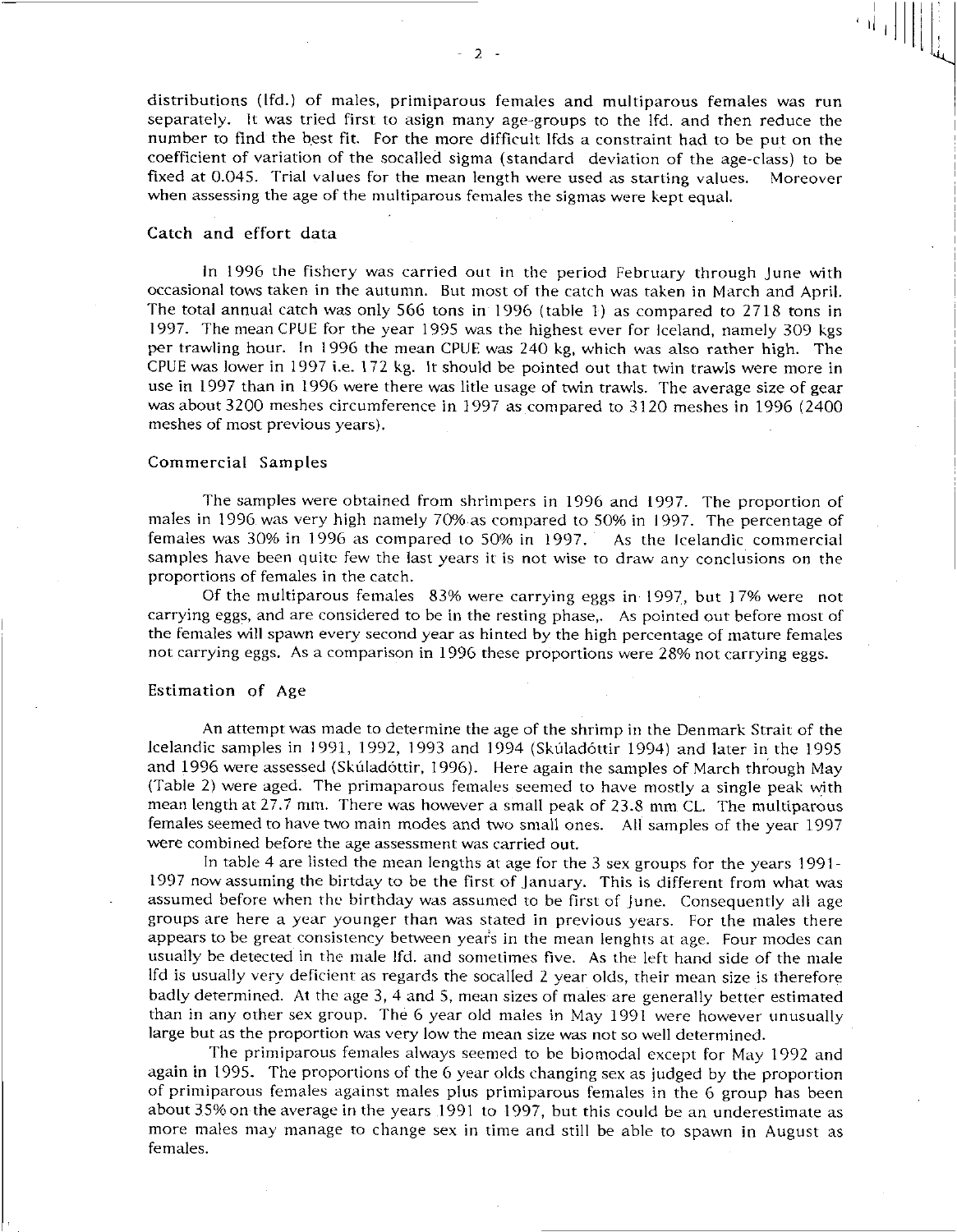The multiparous females are a composite group and each year class is growing mostly when in the resting phase, i.e. when the females are not eggbearing (every second years) so there should be some slowing down of the growth as compared to that of the younger animals. The growth is thus 1.9 mm between ages 6 and 7 (table 4). The Mix is usually unable to pick up more than 3 age groups at a time except for 1994, 1996 og 1997 when there were 4 year classses. The youngest, i.e the 5 year old multiparous females only represent a tiny proportion (below 2 % of all sex groups). The 6 year olds (mature females) also represent rather small percentages, namely between 396 *and* 19% *of* the overall proportion so their mean size may not always be very well determined.

When looking at proportions these seem generally to be highest of 5, 6 and 7 year olds (Table 6).

### References

Macdonald, P. D. M., and Y. J. Pitcher. 1979. Age-groups from size-frequency data: a versatile and efficient method of analyzing distribution mixtures. J. Fish. Res. Board Can., 36: 987-1011.

McCrary, J. A. 1971. Sternal spines as characteristic for differentiating between females of some Pandalidae. J. Fish. Res. Board Can., 36: 987-1001.

Rasmussen, B. 1953. On the geographical variation in growth and sexual development of the deep sea prawn *(Pandalus borealis* Kr.). FiskDir. Skr. Ser. Havunders. 10 (3) : 160 p.

Skúladóttir, U. 1994. The Icelandic Shrimp fishery *(Pandalus borealis)* in the Denmark Strait in 1992- 1994, and a preliminary estimation of age. NAFO SCR Doc. 94/97. Serial No. N2486, 10 p.

1995. The Icelandic Shrimp fishery *(Pandalus borealis)* in the Denmark Strait in 1994- 1995, and some reflection on age groups in tha years 1991-1995. NAFO SCR Doc. 95/108. Serial No. N2647, 7 p.

1996. The Icelandic Shrimp fishery *(Pandalus borealis)* in the Denmark Strait in 1995- 1996, and some reflection on age groups in tha years 1991-1996. NAFO SCR Doc. 96/108. Serial No. N2805, 8 P.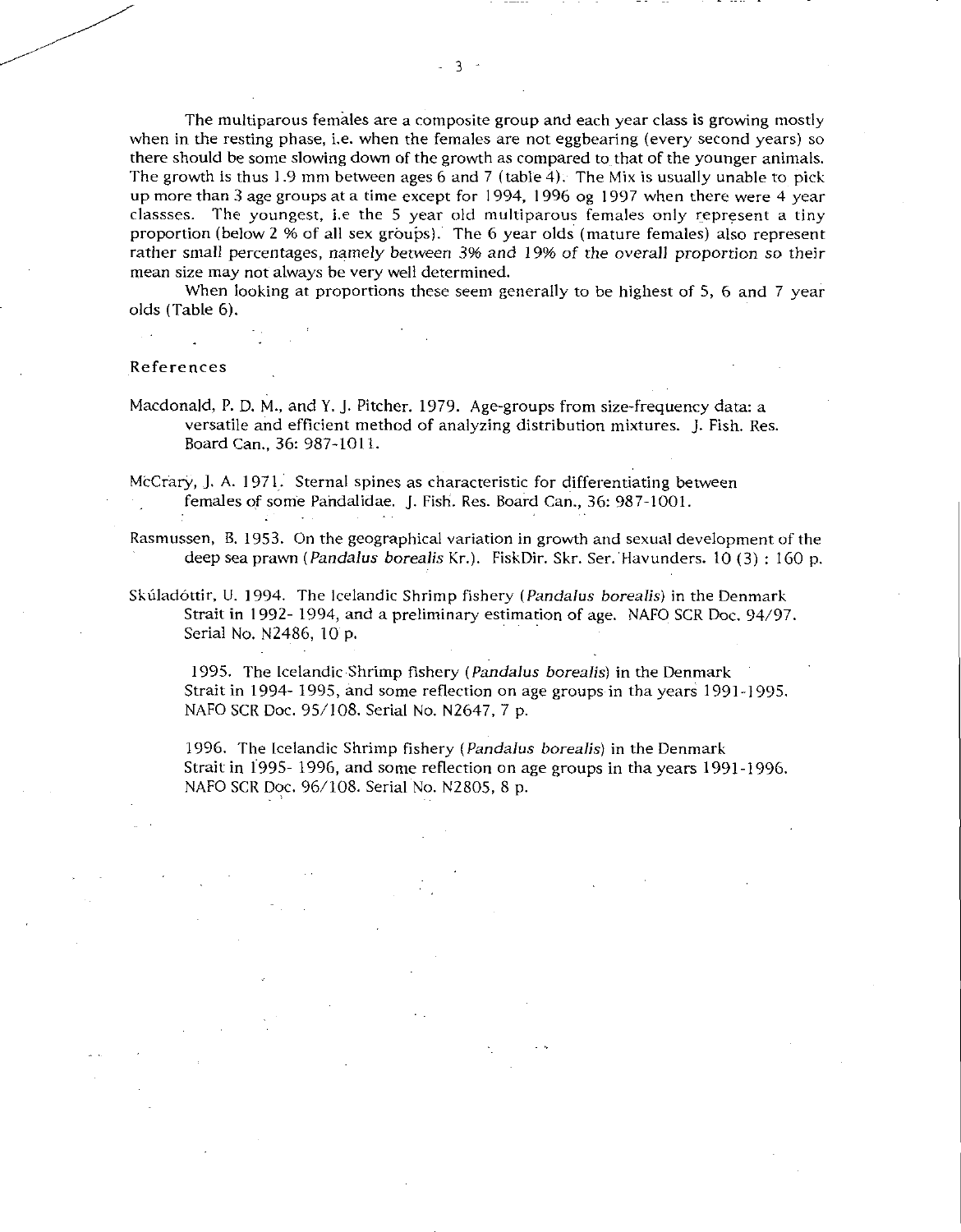|               |                     |       | FROM LOGBOOKS  |               |  |
|---------------|---------------------|-------|----------------|---------------|--|
|               |                     |       |                |               |  |
| <b>YEAR</b>   | <b>MONTH</b>        | CPUE  | <b>EFFORT</b>  | <b>CATCH</b>  |  |
|               |                     | kg/hr | Tr. hours      | <b>Tonnes</b> |  |
| 1996          |                     | 198   | 1249           | 246.842       |  |
|               | February            |       |                |               |  |
|               | March               | 229   | 359            | 82.316        |  |
|               | April               | 341   | 618            | 210.885       |  |
|               | May                 | 59    | 12             | 0.712         |  |
| logbooks      | $\Sigma$ Feb-May    | 242   | 2238           | 540.755       |  |
| Nominal catch | $\Sigma$ Feb-May    | 242   | 2297           | 555.011       |  |
|               |                     |       |                |               |  |
| 1996          | July                | 495   | $\overline{7}$ | 3.466         |  |
|               | August              | 164   | 14             | 2.300         |  |
|               | September           | 122   | 40             | 4.860         |  |
|               |                     |       |                |               |  |
| logbooks      | $\Sigma$ July-Sept  | 174   | 61             | 10.626        |  |
| Nominal catch | $\Sigma$ July-Sept  |       |                |               |  |
| Nominal catch | $\Sigma\Sigma$ 1996 | 240   | 2358           | 565.637       |  |
|               |                     |       |                |               |  |
| 1997          | Janury              | 24    | 7              | 0.170         |  |
|               | February            | 248   | 802            | 198.966       |  |
|               | March               | 261   | 4290           | 1120.624      |  |
|               | April               | 285   | 2596           | 738.690       |  |
|               | May                 | 135   | 1211           | 163.314       |  |
|               | June                | 557   | 83             | 46.236        |  |
|               |                     |       |                |               |  |
| logbooks      | $\Sigma$ Feb-June   | 252   | 8989           | 2268.000      |  |
| Nominal catch | $\Sigma$ Feb-June   | 252   | 9432           | 2379.670      |  |
|               |                     |       |                |               |  |
| 1997          | Sept                | 163   | 16             | 2.600         |  |
|               | Oct                 | 28    | 70             | 1.961         |  |
|               |                     |       |                |               |  |
| logbooks      | $\Sigma$ July-Oct   | 53    | 86             | 4.561         |  |
| Nominal catch | $\Sigma$ July-Oct   | 53    | 6376           | 338.127       |  |
| Nominal catch | $\Sigma\Sigma$ 1997 | 172.  | 15807          | 2717.797      |  |

Table 1. The catch, effort and CPUE as reported by Icelandic logbooks. in the Denmark Strait in 1996 and 1997.  $\sim 10$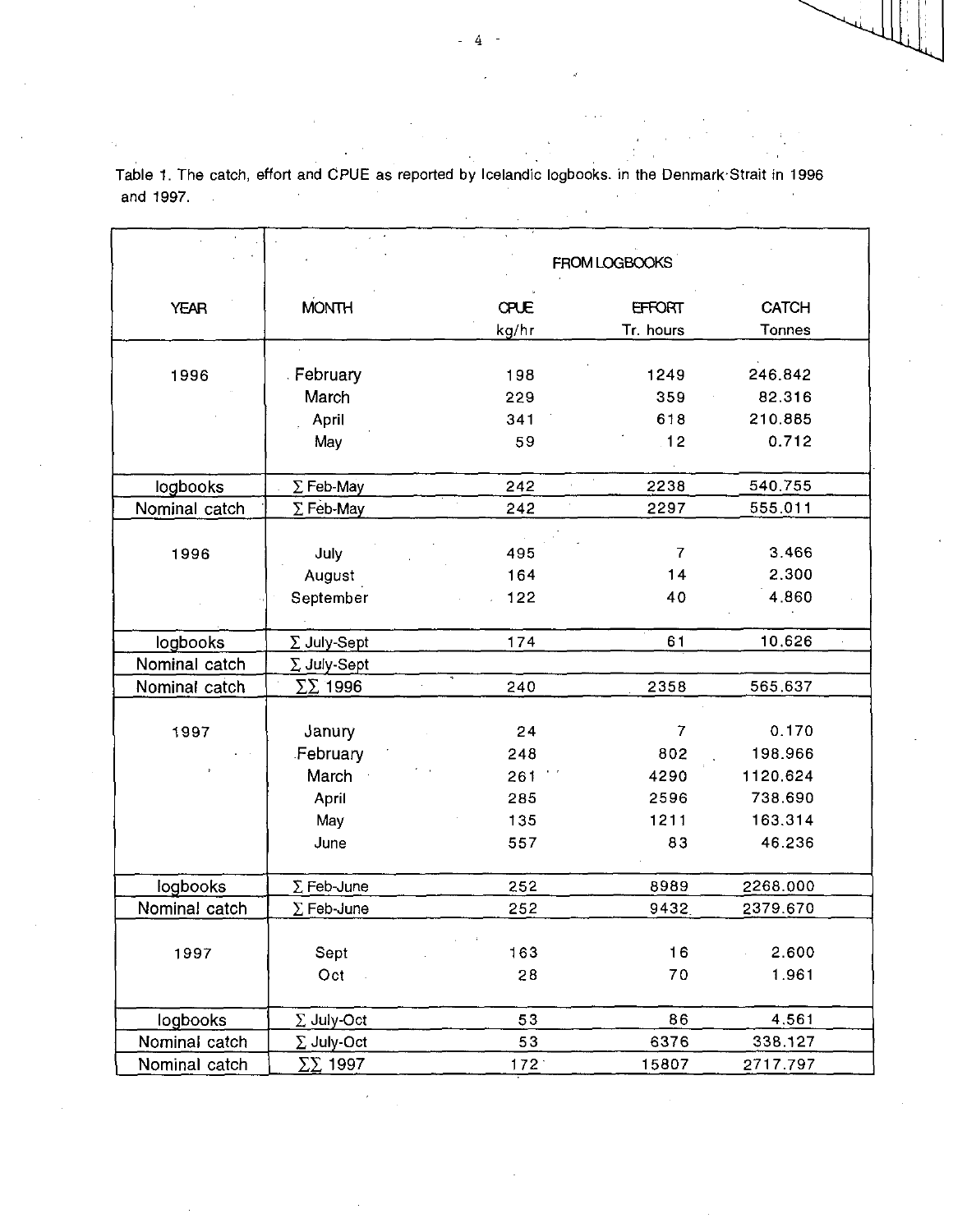**March 1997**  $\Sigma$  $\alpha$ Males Primip. Multip.  $m<sub>m</sub>$ Females Females  $\overline{14}$  $\frac{14.5}{15}$ <br>15.5  $\overline{16}$ T  $\frac{16.5}{17}$  $\overline{\circ}$ Ŧ ₹  $\frac{17.5}{18}$ ┱ T  $\frac{5}{2}$ 5  $\frac{18.5}{19}$ 7  $\overline{6}$  $\overline{6}$  $19.5$  $\overline{\mathbf{a}}$  $\frac{20}{20.5}$ ड़ ŤZ  $\begin{array}{r} 24 \overline{)21.5} \\ \hline 21.5 \\ \overline{)22.5} \\ \overline{)23.5} \\ \overline{)24.5} \\ \overline{)24.5} \\ \end{array}$  $\begin{array}{r} \n \overline{30} \\
 \overline{37} \\
 \overline{38} \\
 \overline{48} \\
 \overline{56} \\
 \overline{54} \\
 \overline{67} \\
 \overline{89} \\
 \overline{105} \\
 \end{array}$  $\overline{z}$ З 2  $\overline{\mathbf{1}}$ 3 롷 구  $\frac{24.5}{25}$ 3 14  $\begin{array}{r} 25 \\ \hline 25.5 \\ \hline 26 \\ \hline 26.5 \\ \hline 27 \\ \hline \end{array}$  $\frac{182}{94}$ 3 11  $\begin{array}{r} 12 \\ \hline 14 \\ \hline 24 \\ \hline 25 \\ \hline 13 \end{array}$  $\frac{\frac{1}{39}}{\frac{50}{74}}$  $\begin{array}{r} \frac{94}{98} \\ \hline 115 \\ \hline 113 \\ \hline 89 \\ \hline 93 \\ \hline 73 \\ \end{array}$  $\frac{34}{30}$  $27.5$  $\frac{2}{3}$  $\begin{array}{r} 28 \\ 28.5 \\ 29.5 \\ \hline 29.5 \\ \hline 30.5 \\ \hline 31.5 \\ \hline 31.5 \\ \hline 32.5 \\ \hline 32.5 \\ \hline 33 \\ \hline 32.5 \\ \hline \end{array}$  $\begin{array}{r} \n 76 \\
 \hline\n 76 \\
 \hline\n 73 \\
 \hline\n 60 \\
 \hline\n 62 \\
 \hline\n 40\n \end{array}$  $\overline{14}$  $\frac{10}{12}$  $\frac{1}{1}$  $\overline{68}$  $\overline{6}$ 4  $44$  $\frac{28}{23}$  $\overline{2}$  $\frac{1}{30}$  $\overline{1}$  $\frac{6}{3}$ 3  $\overline{5}$  $\begin{array}{r} \n 33 \\
 \hline\n 33.5 \\
 \hline\n 34.5 \\
 \hline\n 35 \\
 \hline\n 35.5\n \end{array}$  $\frac{2}{2}$  $\frac{2}{2}$  $\Sigma$  $717$ 148 724 1588  $\frac{mg}{mg}$ <br>25.25<br>0.25  $\begin{array}{c} \n 130 \\
 \hline\n 30 \\
 27.78 \\
 8.18\n \end{array}$  $\frac{m}{14}$  $\frac{ma}{717}$  $\bar{\Sigma}$  $\frac{1}{\%}$  CL 23.98  $26.93$ <br> $0.88$  $\frac{a}{5}$ <br>27.50  $\overline{em}$  $\frac{ag}{7}$  $\frac{g}{90}$  $\bar{\Sigma}$ 599  $29.69$ <br>5.66  $|\textsf{mean CL}|$ 27.07 28.20  $%$  $0.44$  $0.31$ 37.70  $rac{eg}{23}$  $\bar{\Sigma}$  $\begin{array}{|c|c|c|}\n\hline\nmean CL & 28.04 \\
\hline\n% & 1.45 \\
\hline\n\end{array}$ 

 $\ddot{\phantom{0}}$ 

 $\ddot{\phantom{a}}$ 

 $\ddot{\cdot}$ 

| April<br>1997     |                           |                         |                 |                          |  |  |  |
|-------------------|---------------------------|-------------------------|-----------------|--------------------------|--|--|--|
| α                 | Males                     | Primip.                 | Multip.         | Σ                        |  |  |  |
| m m               |                           |                         | Females Females |                          |  |  |  |
| 14                |                           |                         |                 |                          |  |  |  |
| 14.5              |                           |                         |                 |                          |  |  |  |
| $\overline{15}$   |                           |                         |                 |                          |  |  |  |
| T5.5              |                           |                         |                 |                          |  |  |  |
| 16                | ī                         |                         |                 | Ŧ                        |  |  |  |
| 16.5              |                           |                         |                 | 0                        |  |  |  |
| $\overline{17}$   | 1                         |                         |                 | 1                        |  |  |  |
| 17.5              |                           |                         |                 | ō                        |  |  |  |
| 18                |                           |                         |                 | ō                        |  |  |  |
| 18.5              | ī                         |                         |                 | ī                        |  |  |  |
| 19<br>19.5        | 1                         |                         |                 | Ō<br>1                   |  |  |  |
| 20                | 4<br>Ŧ                    |                         |                 | 4                        |  |  |  |
| 20.5              | 5                         |                         |                 | 5                        |  |  |  |
| 21                | $\overline{13}$           |                         |                 | 13                       |  |  |  |
| 21.5              | g                         |                         |                 | g                        |  |  |  |
| 22                | ī7                        | ī                       |                 | 18                       |  |  |  |
| 22.5              | 29                        | 1                       |                 | 30                       |  |  |  |
| 23                | 30                        | 1                       | 1               | 32                       |  |  |  |
| 23.3              | 7<br>S                    |                         |                 | 27                       |  |  |  |
| 24                | 23                        | 3                       |                 | 26                       |  |  |  |
| 24.5              | 23                        |                         |                 | 23                       |  |  |  |
| 25                | $\overline{34}$           | $\overline{\cdot}$<br>2 | 1               | 37                       |  |  |  |
| 25.5              | 24                        | 3                       | 2               | 29                       |  |  |  |
| 26<br>26.5        | 14<br>18                  | 3<br>3                  | 4<br>7          | 27                       |  |  |  |
| 27                | 7                         | ż                       | Tō              | 28<br>19                 |  |  |  |
| $\overline{27.5}$ | $\overline{\mathbf{3}}$ . | 12                      | $\overline{15}$ | 30                       |  |  |  |
| 28                | 1                         | ī<br>ī                  | 7               | 19                       |  |  |  |
| 28.5              |                           | 3                       | 9               | $\overline{12}$          |  |  |  |
| 29                |                           | 2                       | 21              | 23                       |  |  |  |
| 29.5              |                           |                         | 22              | 22                       |  |  |  |
| 30                |                           |                         | ğ               | ğ                        |  |  |  |
| 30.5              |                           |                         | 10              | 10                       |  |  |  |
| 31                |                           |                         | 6               | 6<br>ï                   |  |  |  |
| 31.5              |                           |                         | 5               | 5                        |  |  |  |
| $\overline{32}$   |                           |                         | ī               | Ī                        |  |  |  |
| 32.5              |                           |                         | 2               | 2                        |  |  |  |
| 33                |                           |                         | 1<br>3          | 1<br>3                   |  |  |  |
| 33.5<br>34        |                           |                         | ł,              | ō                        |  |  |  |
| 34.5              |                           |                         |                 |                          |  |  |  |
| 35                |                           |                         |                 |                          |  |  |  |
| 35.5              |                           |                         |                 |                          |  |  |  |
| Σ                 | 285                       | 47                      | 138             | 470                      |  |  |  |
|                   | ma                        | mi                      |                 |                          |  |  |  |
| Σ                 | 285                       | 8                       | mg<br>1         | $g_{\overline{m}}$<br>38 |  |  |  |
| mean CL           | 23.82                     | 24.81                   | 25.50           | 27.24                    |  |  |  |
| ℅                 | 60.64                     | 1.70                    | 0.21            | 8.09                     |  |  |  |
|                   | ag                        | ga                      | ea              | em.                      |  |  |  |
| Σ                 | 1                         | 33                      | 0               | 94                       |  |  |  |
| mean CL           | 26.50                     | 30.02                   |                 | 28.69                    |  |  |  |
| ℀                 | 0.21                      | 7.02                    | 0.00            | 20.00                    |  |  |  |
|                   | eg                        |                         |                 |                          |  |  |  |
| Σ                 | 10                        |                         |                 |                          |  |  |  |
| mean CL           | 28.10                     |                         |                 |                          |  |  |  |
| %                 | 2.13                      |                         |                 |                          |  |  |  |

| May 1997                |                 |                |                  |                            |  |  |  |  |
|-------------------------|-----------------|----------------|------------------|----------------------------|--|--|--|--|
| α                       | Males           | Primip.        | Multip.          | Σ                          |  |  |  |  |
| m m                     |                 |                | Females Females  |                            |  |  |  |  |
| 14                      |                 |                |                  |                            |  |  |  |  |
| 14.5                    |                 |                |                  |                            |  |  |  |  |
| 15<br>15.5              |                 |                |                  |                            |  |  |  |  |
| 16                      |                 |                |                  | ī                          |  |  |  |  |
| 16.5                    |                 |                |                  | ō                          |  |  |  |  |
|                         |                 |                |                  | Ō                          |  |  |  |  |
| 17.5                    |                 |                |                  | ō                          |  |  |  |  |
| Τ8<br>18.5              |                 |                |                  | ō<br>0                     |  |  |  |  |
| 19                      | 1               |                |                  | ī                          |  |  |  |  |
| 19.5                    |                 |                |                  | ō                          |  |  |  |  |
| 20                      | ٦               |                |                  | Ť                          |  |  |  |  |
| 20.5                    |                 |                |                  | ٥                          |  |  |  |  |
| $\overline{21}$<br>21.5 | 4<br>4          |                |                  | 4<br>4                     |  |  |  |  |
| 22                      | 6               |                |                  | 6                          |  |  |  |  |
| 22.5                    | 18              |                |                  | $\overline{\overline{18}}$ |  |  |  |  |
| 23                      | 10              |                |                  | 10                         |  |  |  |  |
| 23.5                    | 15              |                | 1                | 16                         |  |  |  |  |
| $\overline{24}$<br>24.5 | 19<br>7<br>ī    |                | 1<br>3           | 20<br>20                   |  |  |  |  |
| 25                      | $\overline{11}$ |                | 5                | 16                         |  |  |  |  |
| 25.5                    | 11              | 1              | ī                | 13                         |  |  |  |  |
| 26                      | 7               |                | 5                | 12                         |  |  |  |  |
| 26.5                    | 5               | 7              | ī                | 13                         |  |  |  |  |
| 27<br>27.5              | 6<br>द          | 2<br>4         | 3<br>5           | 11                         |  |  |  |  |
| 28                      | 2               | 5              | 6                | 12<br>13                   |  |  |  |  |
| 26.5                    |                 | 7              | 4<br>ł,          | 11                         |  |  |  |  |
| 29                      |                 | 4              | 4                | 8                          |  |  |  |  |
| 29.5                    |                 | $\overline{2}$ | 4                | 6                          |  |  |  |  |
| 30<br>30.5              |                 |                | 7<br>2           | 7<br>2                     |  |  |  |  |
| 31                      |                 | 1              | 2                | 3                          |  |  |  |  |
| 31.5                    |                 |                | 3                | Ī                          |  |  |  |  |
| 32                      |                 |                | 1                | 1                          |  |  |  |  |
| 32.5                    |                 |                |                  | ō                          |  |  |  |  |
| 33<br>33.5              |                 |                |                  | ō<br>٥                     |  |  |  |  |
| 34                      |                 |                |                  | 0                          |  |  |  |  |
| 34.5                    |                 |                |                  |                            |  |  |  |  |
| 35                      |                 |                |                  |                            |  |  |  |  |
| 35.5                    |                 |                |                  |                            |  |  |  |  |
| Σ                       | 140             | 33             | 58               | 232                        |  |  |  |  |
|                         | ma              | mi             | $\overline{m}$ g | gm                         |  |  |  |  |
| Σ<br>mean CL            | 140<br>24.08    | 1<br>26.50     | o                | 32<br>27.94                |  |  |  |  |
| $\%$                    | <u>60.61</u>    | 0.43           | 0.00             | 13.85                      |  |  |  |  |
| Σ                       | ag<br>4         | ga<br>17       | ea<br>٥          | em<br>32                   |  |  |  |  |
| mean CL                 | 27.50           | 29.29          |                  | 27.25                      |  |  |  |  |
| <u>%</u>                | 1.73            | 7.36           | 0.00             | 13.85                      |  |  |  |  |
| Σ                       | eg<br>5         |                |                  |                            |  |  |  |  |
| mean CL                 | 28.40           |                |                  |                            |  |  |  |  |
| %                       | 2.16            |                |                  |                            |  |  |  |  |

Table 2. The length distribution by 3 major categories by months. The legend at the bottom of the table is the same as used before (Skúladóttir, 1995 a).

 $-5 -$ 

 $- - - - - - -$ 

 $\overline{\phantom{a}}$ 

 $\epsilon$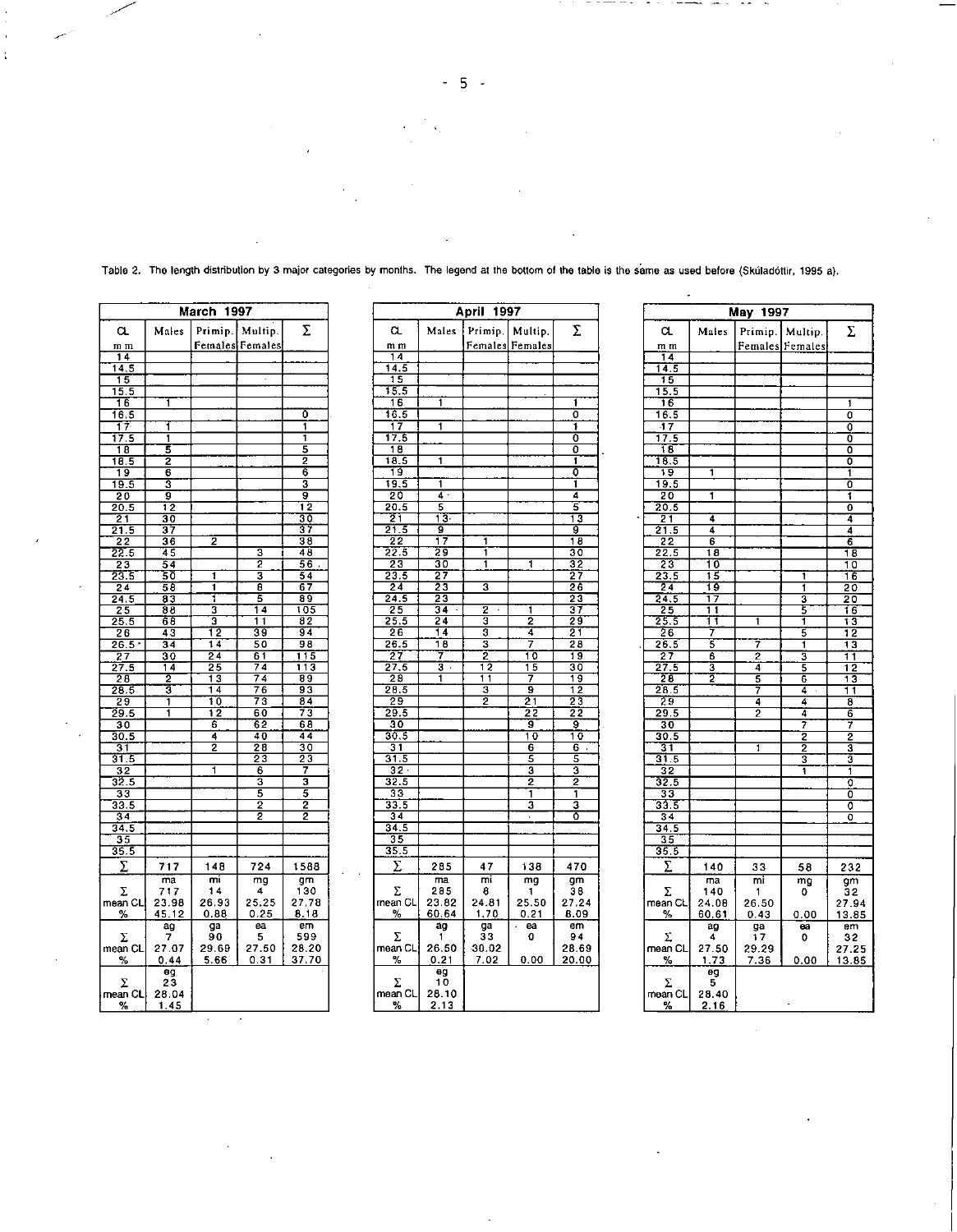$-6 -$ 

Table 3. The mean carapace length (CI). proportion (PR) and standard deviation (SD) for each age class from the Icelandic samples in the years 1996 and 1997 in the eastern part of the Denmark Strait area.

# February-April 1996

| Age | Males |        |          | Primip. females |        |      | Multip. females |        |      |
|-----|-------|--------|----------|-----------------|--------|------|-----------------|--------|------|
|     | α     | m      | SD.      | α               | m      | 9D   | α               | m.     | SD.  |
| ۰   | 16.3  | 0.004  | 0.81     |                 |        |      |                 |        |      |
|     | 19.4  | 0.0535 | 0.97     |                 |        |      |                 |        |      |
| л   | 21.9  | 0.2907 | .10      |                 |        |      |                 |        |      |
| 5   | 24.5  | 0.3475 | $1.22 -$ | 24.1            | 0.0083 | 1.21 | 24.0            | 0.0098 | 0.93 |
| в   |       |        |          | 27.1            | 0.0867 | 1.36 | 27.2            | 0.1010 | 0.93 |
|     |       |        |          |                 |        |      | 29.5            | 0.0814 | 0.93 |
|     |       |        |          |                 |        |      | 31.3            | 0.0171 | 0.93 |

### March-May 1997

 $\ddot{\phantom{a}}$ 

| Age | Males |        |        |      | Primip. females |      |      | Multip. females |      |  |
|-----|-------|--------|--------|------|-----------------|------|------|-----------------|------|--|
|     |       | m      | ை      | . a  | m               | œ    | CL.  | m               | SD.  |  |
| з   | 18.1  | 0.0076 | 0.81   |      |                 |      |      |                 |      |  |
|     | 21.9  | 0.1145 | 0.98   |      |                 |      |      |                 |      |  |
|     | 24.1  | 0.2011 | I .OB  | 23.8 | 0.0059          | 1.07 | 24.2 | 0.0152          | 1.18 |  |
| 6   | 25.6  | 0.1766 | .15    | 27.7 | 0.0922          | 1.25 | 27.4 | 0.1932          | 1.18 |  |
|     |       |        | $\sim$ |      |                 |      | 29.6 | 0.1845          | .18. |  |
|     |       |        |        |      |                 |      | 32.3 | 0.0092          | 1.18 |  |

Table 4. Mean carapace length nini of northern shrimp as eslmated from Icelandic samples in the Denmark Strait In February-May. The birthday here is 1st of January.

> $\sim$  $\sim$

|                  |      |      | <b>MALES</b>        |                            |      |      |      |
|------------------|------|------|---------------------|----------------------------|------|------|------|
| Year/ Agegroups" | 2    | 3    | 4                   | $\vec{5}$                  | 6    | 7    | ø    |
| 1991             | 15.0 | 18.5 | 21.0                | $\mathbf{v}$<br>٢.<br>24.0 | 27.0 |      |      |
| 1992             |      | 18.0 | 21.1                | 23.8                       | 25.6 |      |      |
| 1993             |      | 17.8 | 20.1                | 22.7                       | 25.1 |      |      |
| 1994             | 14.0 | 18.1 | 20.3                | 23.0                       | 25.6 |      |      |
| 1995             |      | 19.7 | 21.0                | 24.0                       | 26.2 |      |      |
| 1996             | 16.3 | 19.4 | 21.9                | 24.5                       |      |      |      |
| 1997             |      | 18.1 | 21.9                | 24.1                       | 25.6 |      |      |
| Mean             | 15.1 | 18.5 | 21.0                | 23.7                       | 25.9 |      |      |
|                  |      |      |                     |                            |      |      |      |
|                  |      |      | Primiparous females |                            |      |      |      |
| 1991             |      |      |                     | 25.6                       | 28.6 |      |      |
| 1992             |      |      |                     | 25.1                       | 27.9 |      |      |
| 1993             |      |      |                     | 24.2                       | 27.6 |      |      |
| 1994             |      |      |                     | 23.9                       | 27.0 |      |      |
| 1995             |      |      |                     |                            | 27.3 |      |      |
| 1996             |      |      |                     | 24.1                       | 27.1 |      |      |
| 1997.            |      |      |                     | 23.8                       | 27.7 |      |      |
| Mean             |      |      |                     | 24.5                       | 27.6 |      |      |
|                  |      |      | Multiparous females |                            |      |      |      |
|                  |      |      |                     |                            |      |      |      |
| 1991             |      |      |                     |                            | 26.1 | 30.2 | 32.0 |
| 1992             |      |      | $\mathbf{t}$        |                            | 26,0 | 30.1 | 32.7 |
| 1993             |      |      |                     |                            | 25.2 | 29.7 |      |
| 1994             |      |      |                     | 22.9                       | 26.3 | 28.8 | 31.4 |
| 1995             |      |      |                     |                            | 25.6 | 28.9 | 31.6 |
| 1996             |      |      |                     | 24.0                       | 27.2 | 29.5 | 31.3 |
| 1997             |      |      |                     | 24.2                       | 27.4 | 29.6 | 32.3 |
| Mean             |      |      |                     | 23.7                       | 26.3 | 29.5 | 31.9 |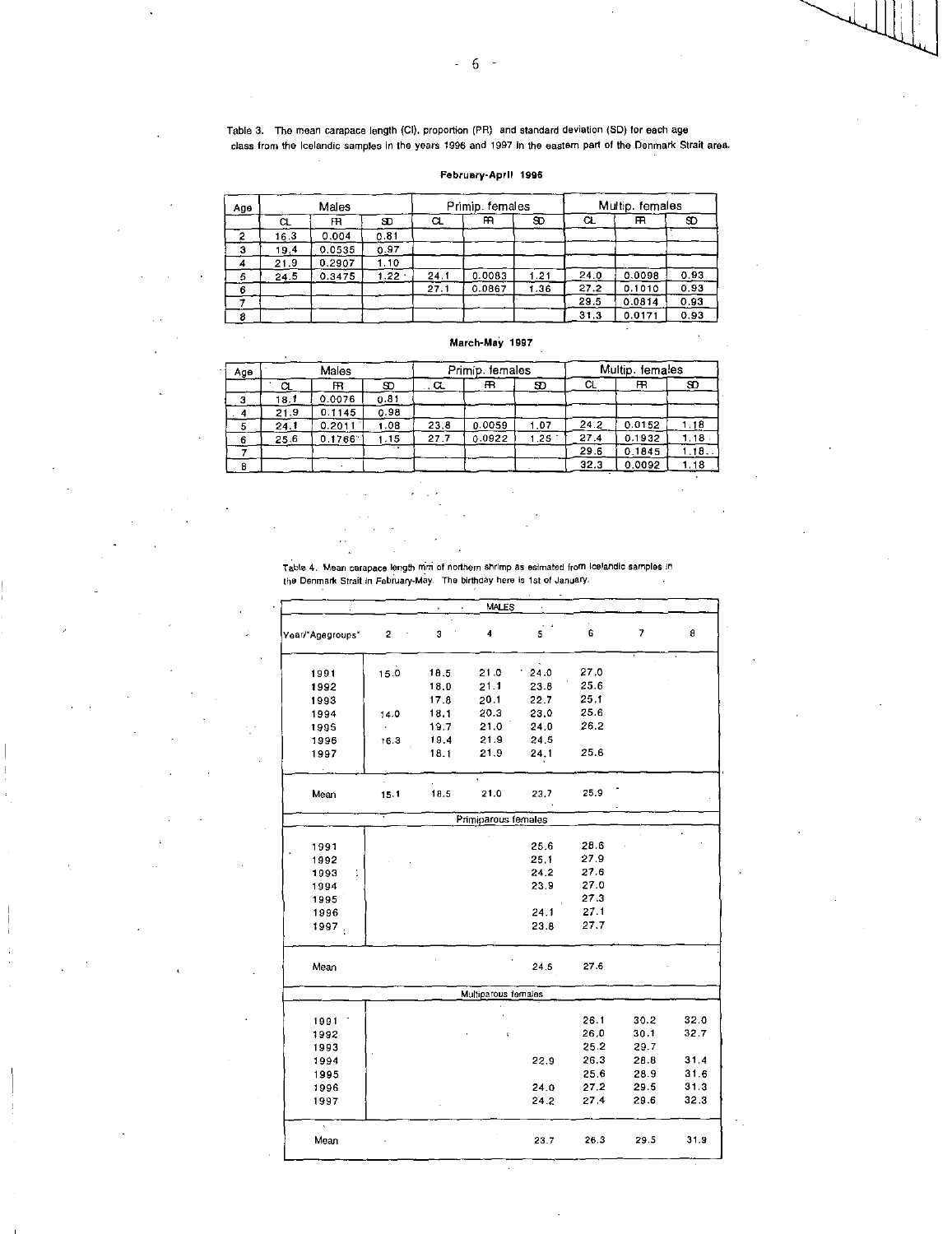|                                                 |        |        | MALES               |        |           |        |        |
|-------------------------------------------------|--------|--------|---------------------|--------|-----------|--------|--------|
| Year/"Agegroups"                                | 2      | 3      | 4                   | 5      | 6         | 7      | 8      |
| 1991                                            | 0.0195 | 0.0672 | 0.2789              | 0.2512 | 0.0389    |        |        |
| 1992                                            |        | 0.0231 | 0.1589              | 0.2122 | 0.1709    |        |        |
| 1993                                            |        | 0.0244 | 0.1450              | 0.2655 | 0.2215    |        |        |
| 1994                                            | 0.0049 | 0.0513 | 0.1370              | 0.1917 | $-0.1112$ |        |        |
| 1995                                            |        | 0.0275 | 0.0353              | 0.0733 | 0.0836    |        |        |
| 1996                                            | 0.0040 | 0.0535 | 0.2907              | 0.3475 |           |        |        |
| 1997                                            |        | 0.0076 | 0.1145              | 0.2011 | 0.1766    |        |        |
| Mean                                            | 0.0095 | 0.0364 | 0.1658              | 0.2204 | 0.1338    |        |        |
|                                                 |        |        | Primiparous females |        | ×         |        |        |
|                                                 |        |        |                     |        |           |        |        |
| 1991                                            |        |        |                     | 0.0238 | 0.0902    |        |        |
| 1992                                            |        |        |                     | 0.0103 | 0.0603    |        |        |
| 1993                                            |        |        |                     | 0.0246 | 0.0638    |        |        |
| 1994                                            |        |        |                     | 0.0260 | 0.0620    |        |        |
| 1995                                            |        |        |                     |        | 0.0562    |        |        |
| 1996                                            |        |        |                     | 0.0083 | 0.0867    |        |        |
| 1997                                            |        |        |                     | 0.0059 | 0.0922    |        |        |
| Mean<br>$\mathcal{S}_{\mathcal{A},\mathcal{A}}$ |        |        |                     | 0.0165 | 0.0731    |        |        |
|                                                 | à.     |        | Multiparous females |        |           |        |        |
| 1991                                            |        |        |                     |        | 0.0305    | 0.1732 | 0.0250 |
| 1992                                            |        |        |                     |        | 0.0498    | 0.2821 | 0.0328 |
| 1993                                            |        |        |                     |        | 0.0327    | 0.2225 |        |
| 1994                                            |        |        |                     | 0.0191 | 0.0383    | 0.2438 | 0.1149 |
| 1995                                            |        |        |                     |        | 0.0264    | 0.5042 | 0.1936 |
| 1996                                            |        |        |                     | 0.0098 | 0.1010    | 0.0814 | 0.0171 |
| 1997                                            |        |        |                     | 0.0152 | 0.1932    | 0.1845 | 0.0092 |
| Mean                                            |        |        |                     | 0.0145 | 0.0465    | 0.2512 | 0.0767 |

Table 5. Proportions by age groups of northern shrimp as esimated from Icelandic samples in the Denmark Strait in February-May in the years 1991-1997.

Table 6. Overall proportions by age of northerrn shrimp as estimated from Icelandic samples in the Denmark Strait.

| Year/"Agegroups" | 2      | 3         | 4      | 5      | 6      | 7      | 8      |
|------------------|--------|-----------|--------|--------|--------|--------|--------|
| 1991             | 0.0195 | 0.0672    | 0.2789 | 0.2750 | 0.1596 | 0.1732 | 0.0250 |
| 1992             |        | 0.0231    | 0.1589 | 0.2225 | 0.2810 | 0.2821 | 0.0328 |
| 1993             |        | 0.0244    | 0.1450 | 0.2901 | 0.3180 | 0.2225 |        |
| 1994             | 0.0049 | $-0.0513$ | 0.1370 | 0.2368 | 0.2115 | 0.2438 | 0.1149 |
| 1995             |        | 0.0275    | 0.0353 | 0.0733 | 0.1661 | 0.5042 | 0.1936 |
| 1996             | 0.0040 | 0.0535    | 0.2907 | 0.3656 | 0.1877 | 0.0814 | 0.0171 |
| 1997             |        | 0.0076    | 0.1145 | 0.2222 | 0.4620 | 0.1845 | 0.0092 |
| Mean             | 0.0095 | 0.0364    | 0.1658 | 0.2408 | 0.2551 | 0.2417 | 0.0654 |